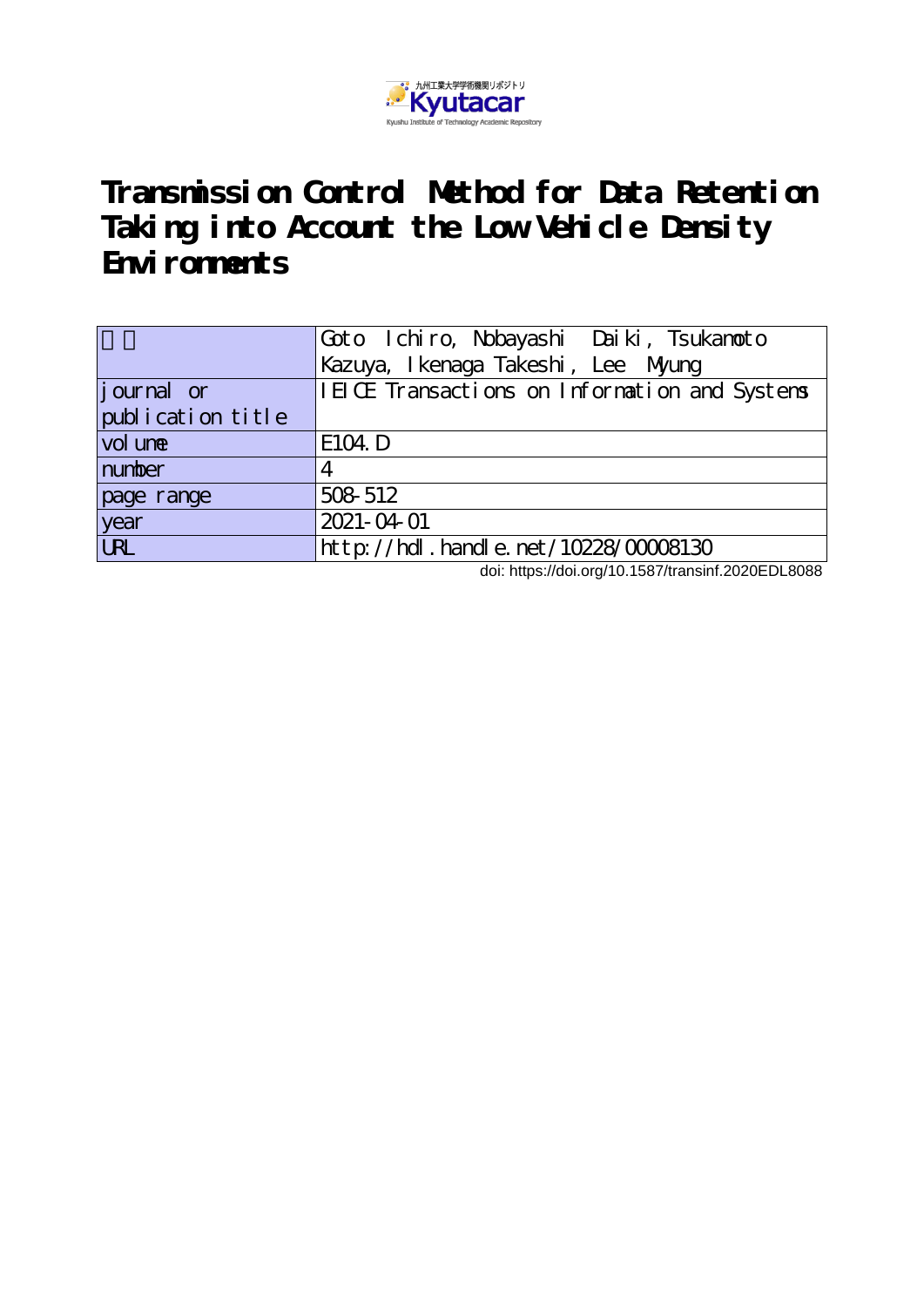**LETTER** 

# **Transmission Control Method for Data Retention Taking into Account the Low Vehicle Density Environments**<sup>∗</sup>

## **Ichiro GOTO**†a) **,** *Student Member***, Daiki NOBAYASHI**†b)**, Kazuya TSUKAMOTO**††c) **, Takeshi IKENAGA**†d) **,** *Members***,** *and* **Myung LEE**†††e) **,** *Nonmember*

**SUMMARY** With the development and spread of Internet of Things (IoT) technology, various kinds of data are now being generated from IoT devices. Some data generated from IoT devices depend on geographical location and time, and we refer to them as spatio-temporal data (STD). Since the "locally produced and consumed" paradigm of STD use is effective for location-dependent applications, the authors have previously proposed a vehicle-based STD retention system. However, in low vehicle density environments, the data retention becomes difficult due to the decrease in the number of data transmissions in this method. In this paper, we propose a new data transmission control method for data retention in the low vehicle density environments.

*key words: Internet of Things, spatio-temporal data, local production and consumption of data, data retention*

## **1. Introduction**

With the development and spread of Internet of Things (IoT) technologies, the number of devices connected to the Internet is increasing. According to Cisco Systems, Inc., the number of devices connected to IP networks will be more than three times the global population by  $2022 \, 11$ . Therefore, various kinds of data are now being generated from IoT devices.

From the viewpoint of data content, some data generated from IoT devices, such as traffic, weather, and disasterrelated information, are highly dependent on location and time. We define such information as "spatio-temporal data (STD)." The most effective way to use STD is to provide it directly to the users from STD generation location rather than from remote server. Therefore, to realize the "local production and consumption (LPAC) of data", we need a new mechanism for distributing data based on generation place and time of STD.

Manuscript publicized January 5, 2021.

†The authors are with the Kyushu Institute of Technology, Kitakyushu-shi, 804–8550 Japan.

††The author is with the Kyushu Institute of Technology, Iizukashi, 820–8502 Japan.

†††The author is with the City College of New York, USA.

<sup>∗</sup>The earlier version of this paper was presented at the 11th International Conference on Intelligent Networking and Collaborative Systems (INCoS-2019).

c) E-mail: tsukamoto@cse.kyutech.ac.jp

d) E-mail: ike@ecs.kyutech.ac.jp

DOI: 10.1587/transinf.2020EDL8088

In this study, we focus on vehicular ad hoc networks (VANETs) as an important network infrastructure that can achieve to support the paradigm of LPAC without supports of the Internet infrastructure. Since modern vehicles can be equipped with storage modules, computing resources, and short-range wireless communication devices, STD can be collected, analyzed, and distributed at generation place of STD by using vehicles as information hub (InfoHub).

Therefore, we have proposed a vehicle-based STD retention system as a means of distributing STD based on geographical proximity [\[2\].](#page-5-1) However, in this system, since all vehicles use the same communication channel, the incidence of data collisions increases when the number of vehicles increases, which in turn leads to deterioration in communication quality. In order to solve this problem, we have also proposed a method for controlling data transmission probabilities based on the density of neighboring vehicles[\[2\].](#page-5-1) This method assumed data retention in an environment with high vehicle density. However, since vehicle density levels are always changing due to the high mobility of the vehicles participating in the network, span of time that the vehicle density levels become low occur (for example, night). In this time, each vehicle must accelerate data transmission activities because the number of vehicles available for data transmissions is reduced.

In this paper, we propose a transmission control method for low vehicle density environments. In a low vehicle density environment, each vehicle must accelerate data transmission activities as described above, but excessive consumption of radio resources leads to degradation of communication quality. Therefore, in order to achieve appropriate data transmission control according to the situation, our propose method adjusts its transmission period based on its position relationship with neighboring vehicles  $[3]$ .

## **2. Related Works**

Maihofer proposed an abiding geocast in which all vehicles in the retention area hold the data during lifetime in the network [\[4\].](#page-5-3) This method, which functions without a server, has been studied recently because of no outside infrastructure is required, and a number of systems have been proposed, such as  $[5]$ , floating content  $[6]$ , Locus  $[7]$ , and our previous work  $[2]$ ,  $[8]$ . In the method of  $[5]$ , a vehicle exchanges navigation information to predict vehicles heading

Manuscript received June 17, 2020.

Manuscript revised November 18, 2020.

a) E-mail: goto.ichiro959@mail.kyutech.jp

b) E-mail: nova@ecs.kyutech.ac.jp

e) E-mail: mlee@ccny.cuny.edu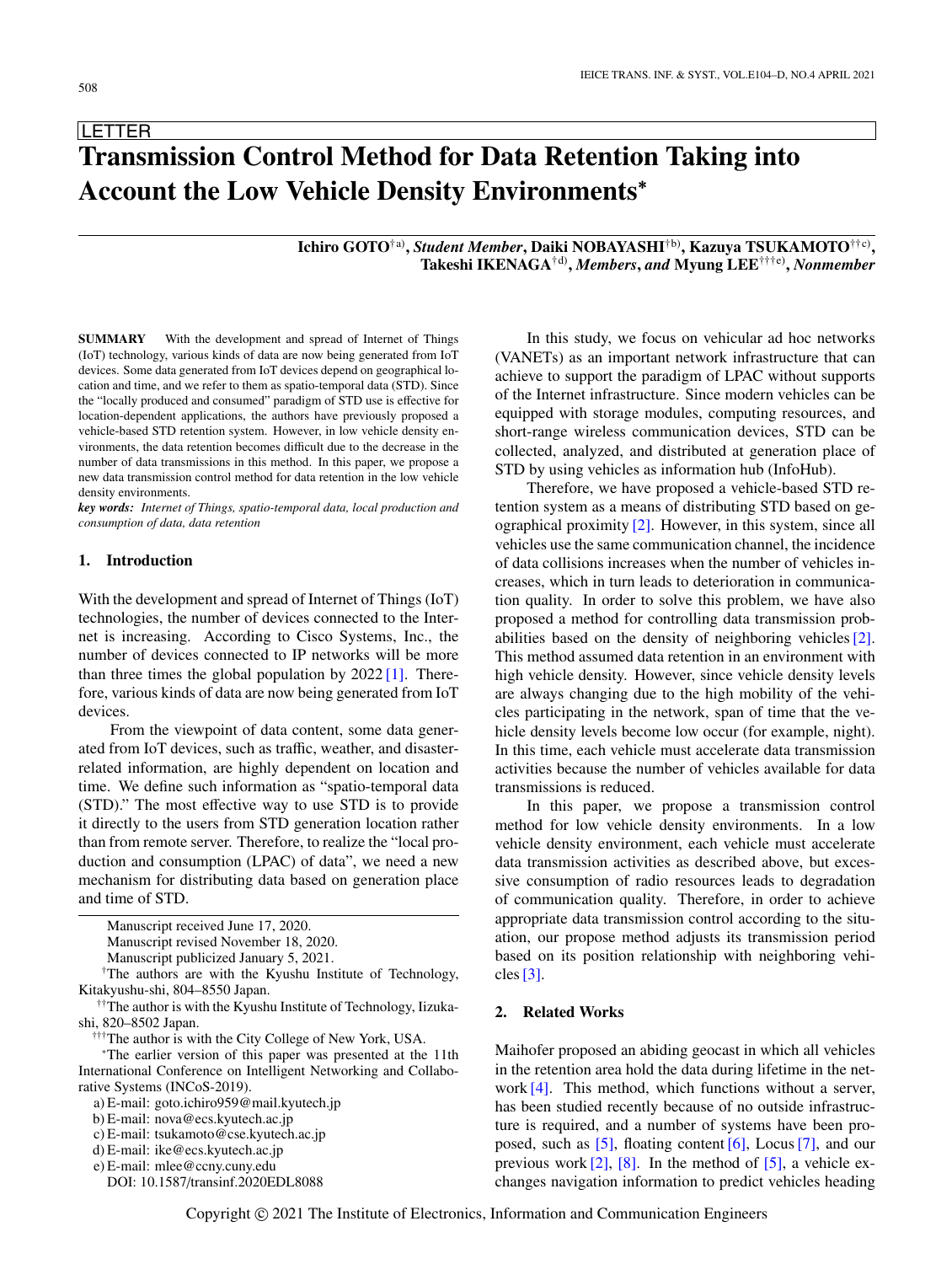into a retention area, and then delivers the data, like advertising, traffic notifications, and so on. In the Floating Content [\[6\]](#page-5-5) and Locus[\[7\]](#page-5-6) system, each vehicle has a data list and exchanges it with passing vehicles. Next, each vehicle determines their data transmission probability based on their distance to the center where the data was generated. As the distance from the center increases, data acquisition probabilities decline. On the other hand, when there are numerous vehicles in the vicinity of the center, channel contention occurs, and the communication quality deteriorates because all vehicles transmit data with high transmission probabilities. Furthermore, even if data can be stored in the vicinity of the place where it was generated, there is an overhead in the data acquisition process because the users acquire data by query/response type information distribution such as query transmission, data discovery, and transfer to users.

With these points in mind, we propose a novel network base capable of passively acquiring data as part of efforts to reduce overhead, while accelerating local production and consumption of data.

## **3. STD Retention System**

In this section, we describe the assumptions, requirements, and outline of the retention system [\[2\],](#page-5-1) and then discuss the problems we tackle in this paper.

#### 3.1 Assumptions

In this system, STD includes not only data for an application but also retention requirements such as the center coordinates, the retention area radius *R*, the auxiliary area length *r* and the data transmission period *d*. The auxiliary area is an area where vehicles retaining the STD around the boundaries but outside of the retention area can contribute to improve coverage rate. Each vehicle can obtain location information using a Global Positioning System (GPS) receiver and broadcasts a beacon including a unique identifier (ID). Furthermore, all vehicles are equipped with the same antenna and transmit at equal power levels.

#### 3.2 System Requirements

The STD retention system is to constitute an area where users can passively receive the STD intermittently transmitted from the neighboring vehicles. The STD is first transmitted only once from the information source located in the center of the retention area and spreads it throughout the retention area by InfoHub vehicles.

In this paper, we defined coverage rate as an indicator of the data retention state. The coverage rate formula is as follows:

$$
Coverage Rate = \frac{S_{DT}}{S_{TA}}
$$
 (1)

where  $S_{TA}$  is the size of retention area (the size of the green circle in Fig. 1), which is predetermined by the information



**Fig. 2** Data transmission procedure

sender and *S DT* is the size of the transmission range of STD transmitted from InfoHub vehicles within the transmission period *d* (total size of the pink area in Fig. 1). A high coverage rate means that users can automatically receive STD from anywhere within the retention area, so it is important to maintain a high coverage rate within the retention system.

#### 3.3 Data Transmission Control

In this section, we will provide an outline of our previous work [\[2\].](#page-5-1) Firstly, we will describe the data transmission timing. Figure 2 shows the data transmission procedure. When each vehicle v*<sup>i</sup>* receives data from other vehicles for the first time, it first checks the data transmission period *d* included in the received data. Then, the vehicle randomly determines the next transmission time  $s_{(i,t)}$  within *d* in order to avoid data transmission collisions. Furthermore, *s*(*i*,*t*) is calculated at the beginning of each cycle.

Next, we will describe the data transmission probability. Each vehicle detects the number of neighboring vehicles  $n_{(i,t)}$  from the number of received beacons. When the number of neighboring vehicles is more than four, its own vehicle's transmission range has the potential to be completely covered by that of all neighboring vehicles. For example, if the neighboring four vehicles are located to own vehicle's north, south, west, and east, they can completely cover the own vehicle's transmission range. Therefore, the data transmission probability  $p_{(i,t)}$  is set based on the environment described below.

## **case1**  $n_{(i,t-1)}$  ≤ 3 :

Since the vehicle's transmission area cannot be completely covered by that of the neighboring vehicles, the vehicle has to set its transmission probability individually  $p_{(i,t)}$  to 1.

**case2** 
$$
n_{(i,t-1)} \geq 4
$$
:

Since the potential for data collisions increases with the in-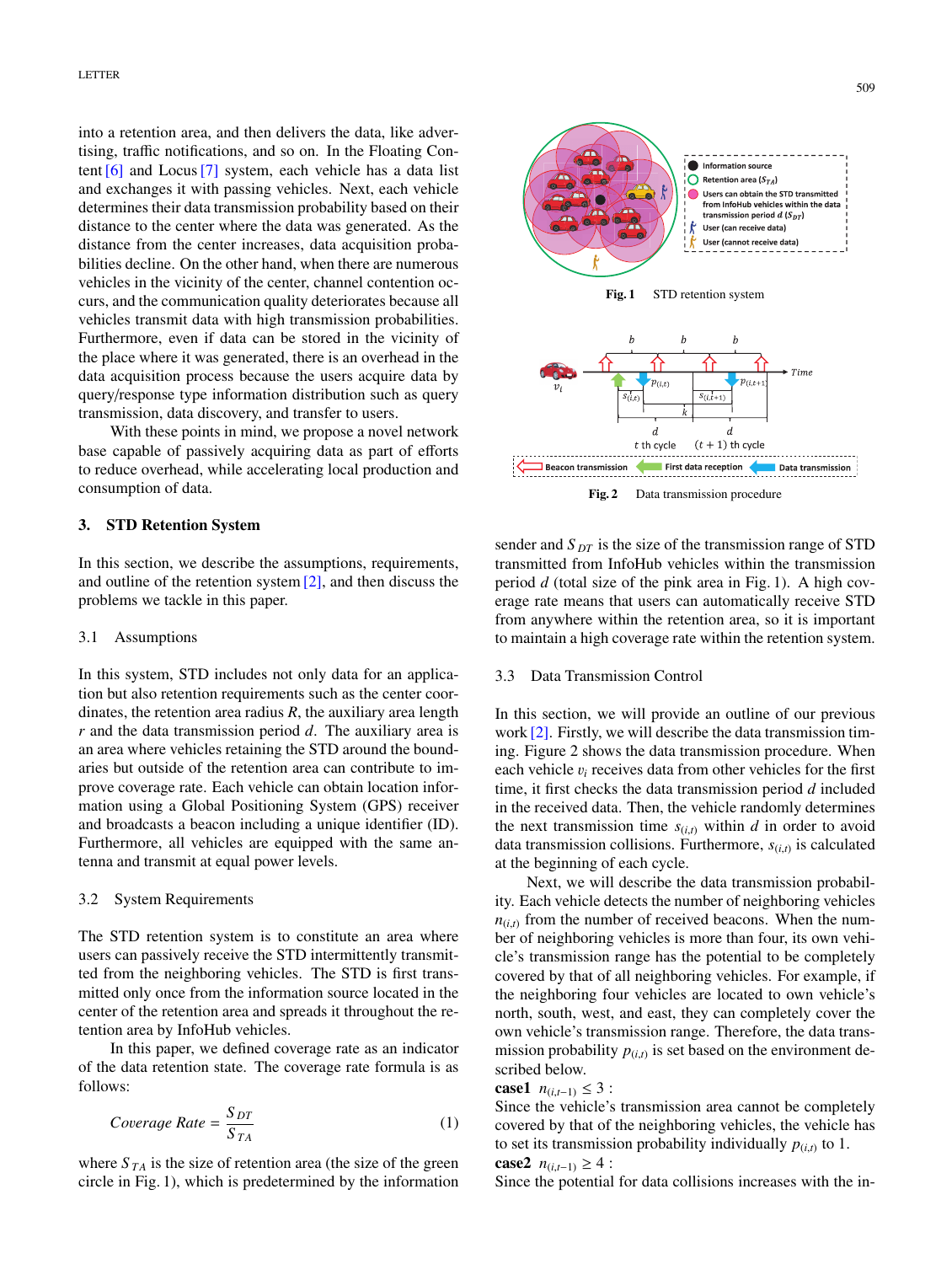crease in the number of data transmissions, it is necessary to limit the number of vehicles for maintaining high coverage rate, as much as possible. Therefore, the data transmission probability  $p_{(i,t)}$  is determined based on the number of neighboring vehicles  $n_{(i,t-1)}$  and the number of received data *l*(*i*,*t*−1) during the previous cycle.

## 3.4 Problems of the Previous Method

In previous method, since each vehicle randomly determines the transmission time  $s_{(i,t)}$  within *d*, the transmission interval *k* between two consecutive transmissions reaches up to 2*d* at the maximum whereas the system requirement is that the user receives data within the transmission period *d*. At this time, if there is no vehicle transmitting data in the proximity (particularly in low vehicle density environments), the system requirements cannot be satisfied.

#### **4. Proposed Method**

In this section, we describe a method for facilitating efficient data retention in low vehicle density environments. We first define the minimum data transmission period and then introduce the data transmission period control.

In order to solve the problems related to the previous method, it is necessary to make the maximum transmission interval randomly determined smaller than *d*. Hence, the data transmission period must be set to half of *d*. This data transmission period *dmin* is then defined as the minimum data transmission period.

By setting the data transmission period to *dmin*, the data transmission interval can be prevented from exceeding *d*. However, the number of data transmissions increases twice. In order to suppress an increase in the number of data transmissions, our proposed method controls each vehicle's data transmission period based on the size of the area *S* in which the communications range does not overlap with the nearest vehicle (Fig. 3). This area cannot be covered by other vehicles in the retention area. Therefore, the larger this area, the more important the data transmission. Then, based on the results of our previous study, a case where the number of neighboring vehicles  $n_{(i,t)}$  is three or less is defined as a low vehicle density environment, and the data transmission period is calculated according to the size of the nonoverlapping area *S* using the following equation:

$$
d_{low} = d - d_{min} * \frac{S}{S_{max}} \tag{2}
$$

where  $d_{low}$  is the data transmission period set in a low vehicle density environment and *S max* indicates the maximum size of the non-overlapping area when a blue vehicle in Fig. 4 communicates with a red vehicle in Fig. 4 located on the boundary of the communication range of the blue vehicle. The non-overlapping area *S* is calculated by the following equation:

$$
S = \pi y^2 - 2\left\{y^2 \cos^{-1}(1 - \frac{h}{y}) - (y - h)\sqrt{h(2y - h)}\right\}
$$
 (3)



where  $y$  is the maximum communication distance,  $x$  is the distance between vehicles and *h* is the height of two identical arcs appearing at the overlap area.

As the distance between vehicles increases, that is, as the non-overlapping area increases, the data transmission period is controlled to approach the minimum data transmission period. Here, the calculation of the non-overlapping area of the communication range with multiple neighboring vehicles requires the location information of the neighboring vehicles. In this study, we assume that each vehicle does not exchange location information due to security issues. Therefore, we can't calculate the non-overlapping area of the communication range with multiple neighboring vehicles. However, since each vehicle can estimate the distance with a specific vehicle based on the received signal strength of the exchanged data, its own non-overlapping area can be calculated from the estimated distance with the vehicle. Note that in the proposed scheme, to avoid excess data transmissions, we need to maintain the transmission period *d* as long as possible. Therefore, we employ the nearest vehicle to calculate the non-overlapping area, which becomes the minimum size among the neighboring vehicles. After that, we control the transmission period by Eq. (2). In this study, for the simplicity, we used the free space propagation model.

#### **5. Simulation**

In this section, we evaluate the performance of our proposed method using simulations.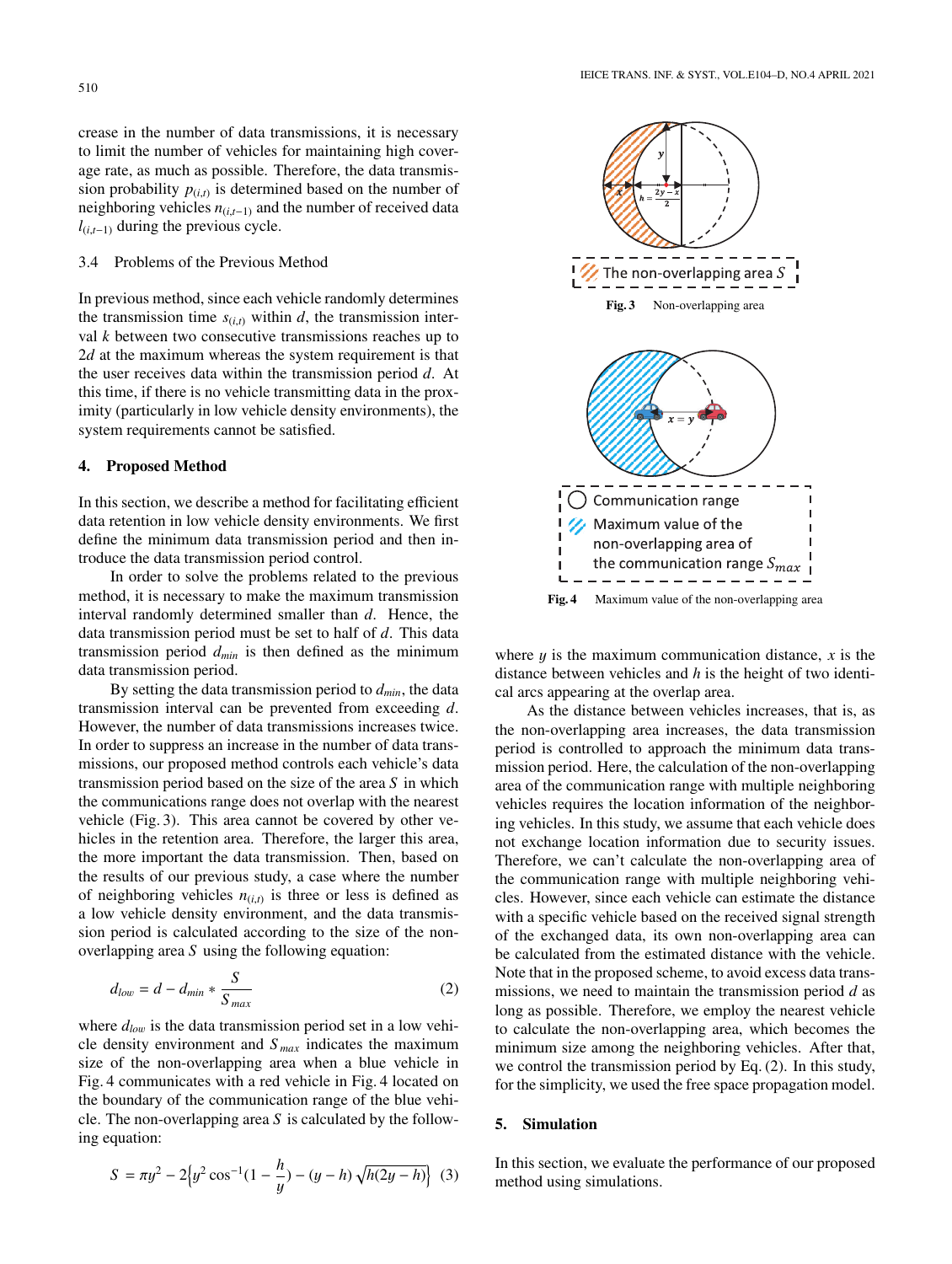#### 5.1 Simulation Model

We evaluated our proposed method using the Veins  $[11]$  simulation framework, which simultaneously implements both the IEEE 802.11p specification for wireless communications and the vehicular ad-hoc network (VANET) mobility model. Veins can combine the Objective Modular Network Testbed in  $C++$  (OMNeT++) [\[9\]](#page-5-9) network simulator with the Simulation of Urban MObility (SUMO) road traffic simulator  $[10]$ .

To show the effectiveness of our proposed method, we used random topology in which vehicles with randomly generated starting and end points ran on a road grid with traffic lights at each intersection (Fig. 5). The intersection distance  $w$  was set to 50 m. We then created and evaluated 10 kinds of movement patterns. In this simulation, 20, 40 or 60 vehicles exist in the simulation area and we evaluated 100 seconds (the period from 600 to 700 s after the start of the simulation) in steady state, which is the state after the STD transmitted from the information source reaches the boundary of the retention area. Table 1 shows the simulation parameters. As the comparison method, we used a naive method, a previous method based on [\[2\],](#page-5-1) and a periodic flooding method. The periodic flooding is a simple method for simulating the data retention system by exploiting a flooding method, which is a well-known data diffusion method in VANET and MANET. More specifically, in the periodic flooding method, the information source initially broadcasts the STD once every transmission period *d*, and then the vehicles receiving the STD forward it in order (i.e., flooding) until STD reaches the boundary of the retention area. In the naive method, all vehicles in the retention area hold the STD as in the proposed method. In addition, all vehicles always set the transmission probability  $p_{(i,t)}$  to 1 and the data transmission period *d* to *dmin*. Therefore, in the naive method, since all vehicles transmit the STD, this

**Fig. 5** Simulation topology

**Table 1** Simulation parameters

| <b>Parameters</b>                    | <b>Values</b>     |  |  |
|--------------------------------------|-------------------|--|--|
| Maximum communication distance $\mu$ | $300 \text{ m}$   |  |  |
| Data transmission period d           | 5s                |  |  |
| Beacon interval b                    | 5 <sub>s</sub>    |  |  |
| Speed                                | $40 \text{ km/h}$ |  |  |
| Retention area radius $R$            | 750 m             |  |  |
| Auxiliary area length r              | $250 \text{ m}$   |  |  |

method definitely achieves the highest coverage rate. However, when the vehicle density is high, data collisions are likely to occur, thereby causing the unnecessary consumption of wireless resource.

## 5.2 Performance Evaluation

Figure 6 shows the total number of data collisions. The error bar represents the maximum and minimum values of 10 simulation trials. From this result, it can be seen that since the periodic flooding method does not control the transmission timing, the number of data collisions is much higher than other methods. Therefore, the flooding method has lower communication quality than other methods.

Figure 7 shows the average coverage rate. From this result, it can be seen that the coverage rate of the periodic flooding method is much lower than that of other methods. Therefore, the periodic flooding method cannot realize the data retention. Also, the coverage rate of the previous method is lower than of the naive method, especially in the environment where the vehicle density is low, e.g. 20 vehicles. In contrast, our proposed method can achieve a coverage rate close to the naive method regardless of the vehicle density. In order to show the coverage rate in detail, Fig. 8 provides the ratio of the coverage rate of our previous and proposed methods to the naive method. Here, the coverage